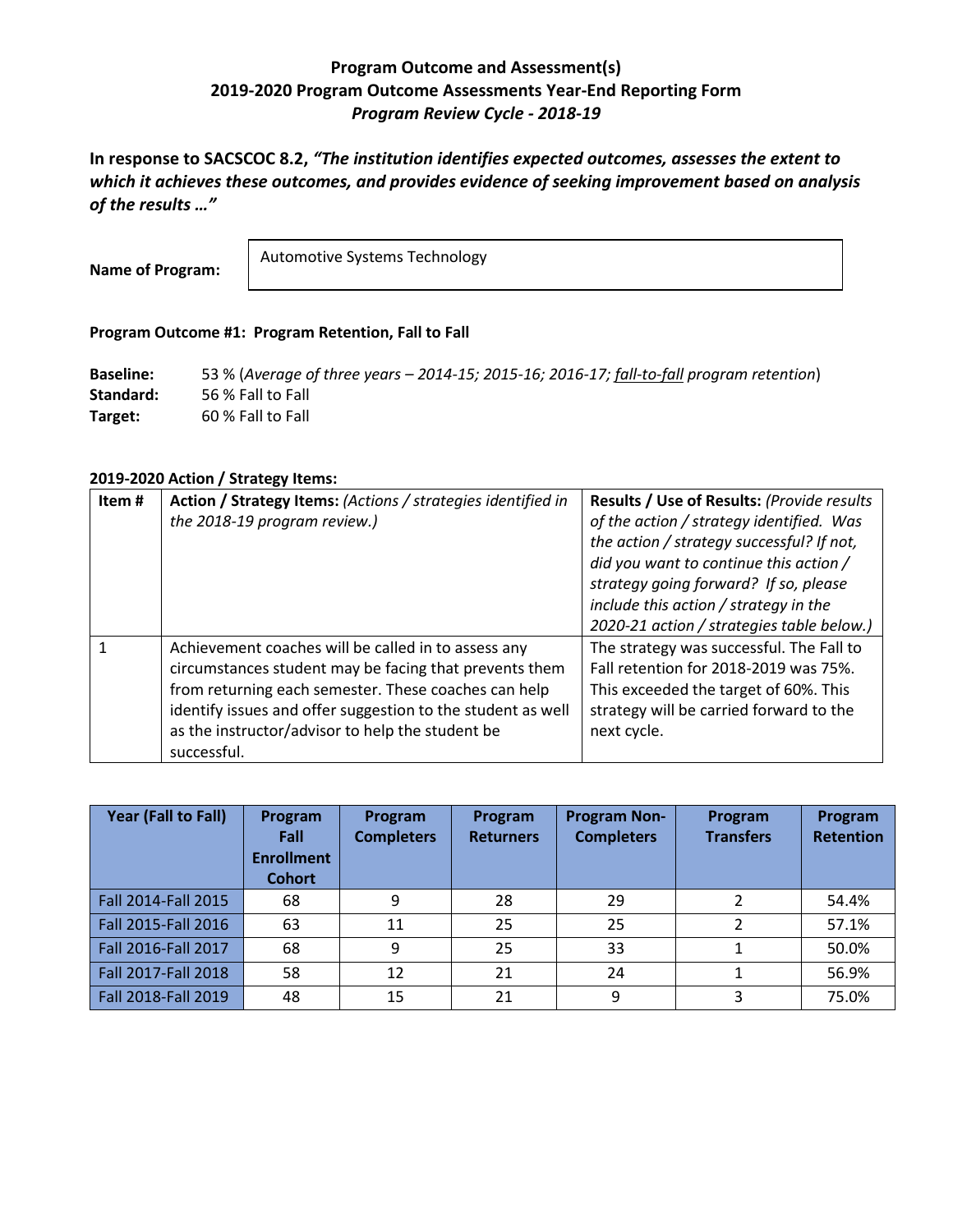

**Provide narrative for analysis of program retention data** *(Based on the data, provide a narrative of your analysis of fall to fall retention. Indicate factors that may have affected your retention. State any changes you plan to address for next year that may affect retention.)*

Fall to Fall retention was 75%. This exceeded the target of 60%. One of the main factors that may have led to this increase was the use of Self Service by the department. Self service better helps the advisor in keeping current students on track to completion.

**Provide narrative for analysis of program retention standard/target** *(As a result of the data analysis, indicate changes to the standard or target. Did you meet your standard/target? If you met your standard/target, what percentage would you like to increase your standard/target?)*

The standard and target were both exceeded. However we would not like to change the target until we can identify what strategy led to this increase. If the Fall to Fall retention for 19-20 cycle still exceeds the current target, then a change will be made.

#### **2020-2021 Action / Strategy Items:**

| Item | Action / Strategy Items (Identify action<br>items as a result of your program<br>outcome assessment.)                                                                                                                                                                                                                                                                                                                                | <b>Target Date (Identify</b><br>your projected target<br>date for completion<br>of action items.) | <b>Assessment of Action Items (State the</b><br>method of assessment; how you plan to<br>evaluate/assess the results of the<br>action items.)               |
|------|--------------------------------------------------------------------------------------------------------------------------------------------------------------------------------------------------------------------------------------------------------------------------------------------------------------------------------------------------------------------------------------------------------------------------------------|---------------------------------------------------------------------------------------------------|-------------------------------------------------------------------------------------------------------------------------------------------------------------|
| 1    | Achievement coaches will be called in<br>to assess any circumstances students<br>may be facing that prevents them from<br>returning each semester. These<br>coaches can help identify issues and<br>offer suggestions to the student as well<br>as the instructor/advisor to help the<br>student be successful. Advisors will also<br>use self service to track student<br>progress and keep the student on track<br>for completion. | Spring 2020                                                                                       | This action item will be accessed by<br>looking for the Fall to Fall retention at<br>the 2020-21 cycle to either maintain<br>the current trend or increase. |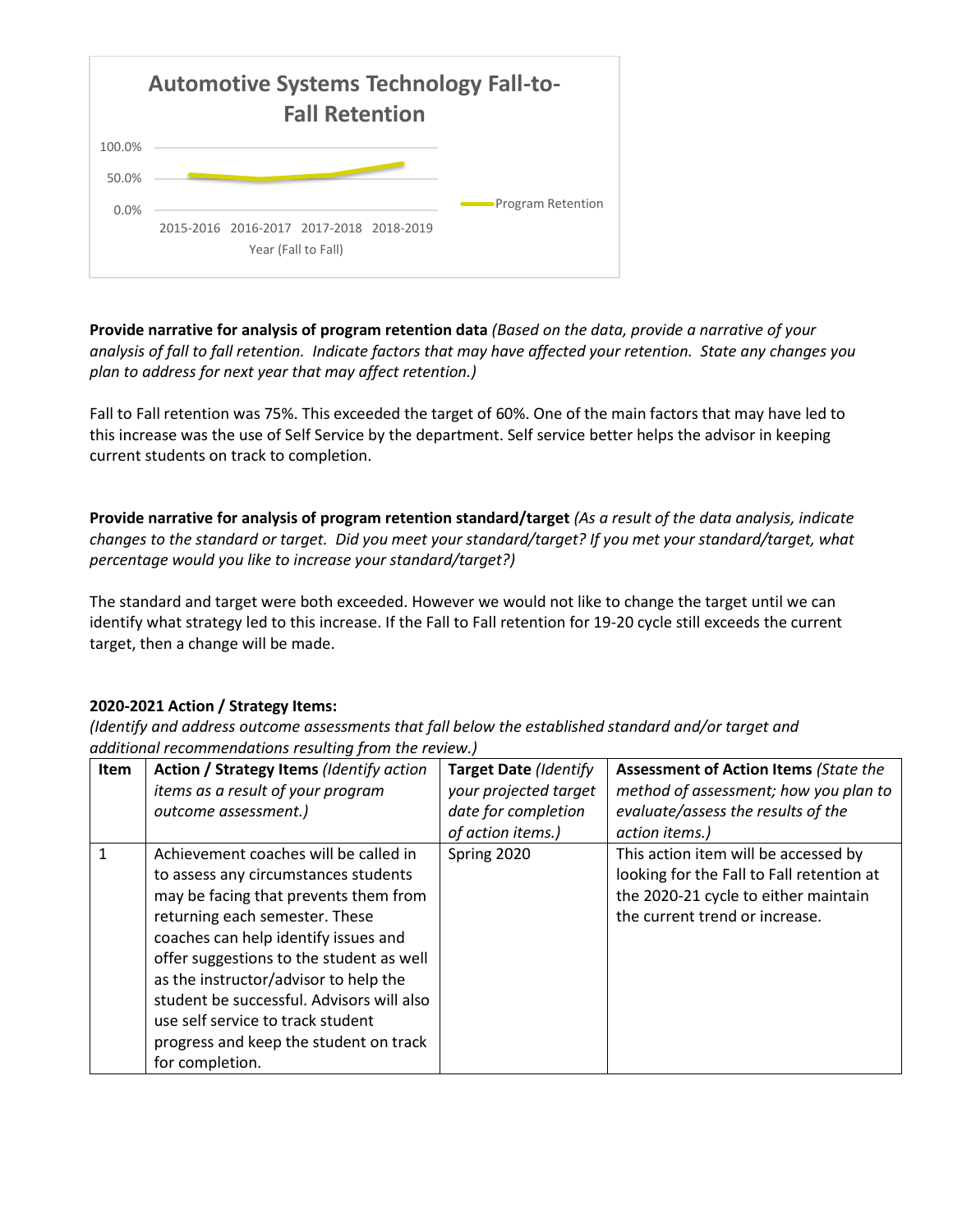#### **Program Outcome #2: Completions (Graduation) (***unduplicated***) (Summer, Fall, Spring)**

**Baseline:** 25 # (*Average of three years – 2015-16; 2016-17; 2017-18*) **Standard:** 30 # **Target:** 35 #

#### **2019-2020 Action / Strategy Items:**

| Item# | Action / Strategy Items: (Actions / strategies identified in<br>the 2018-19 program review.)                                                                                                                                                                                  | Results / Use of Results: (Provide results<br>of the action / strategy identified. Was<br>the action / strategy successful? If not,<br>did you want to continue this action /<br>strategy going forward? If so, please<br>include this action / strategy in the<br>2020-21 action / strategies table below.) |
|-------|-------------------------------------------------------------------------------------------------------------------------------------------------------------------------------------------------------------------------------------------------------------------------------|--------------------------------------------------------------------------------------------------------------------------------------------------------------------------------------------------------------------------------------------------------------------------------------------------------------|
|       | With this addition of other manufacturer partners and<br>through improvements in recruiting and advising<br>methods we expect to see an increase in the next<br>reporting cycle. This will be assessed by comparing past<br>completion numbers to current completion numbers. | This action/strategy was successful. The<br>program had a total of 51 completers.<br>This is in part to requirements by<br>manufacture partners and better<br>advising/tracking of student progress by<br>the advisor.                                                                                       |

| Number of Completers (unduplicated) – Graduation Year – Summer, Fall, Spring |                |  |    |     |  |  |
|------------------------------------------------------------------------------|----------------|--|----|-----|--|--|
| <b>Graduation Year</b>                                                       | <b>Total</b>   |  |    |     |  |  |
| 2015-2016                                                                    | 13             |  |    |     |  |  |
| 2016-2017                                                                    | 14             |  | 16 |     |  |  |
| 2017-2018                                                                    | 1 <sup>2</sup> |  | 15 | 29. |  |  |
| 2018-2019                                                                    |                |  | 29 |     |  |  |



**Provide narrative for analysis of completion data** *(Based on the data, provide a narrative of your analysis of completions. Indicate factors that may have affected your completions. How might you increase the number of completers in your program?)*

We feel the automotive program saw such an increase in completion because of minor changes made in the advising process. With many of the students participating in training from our manufacturer partners, reports can be generated showing the students progress. This allows the instructor/advisor to better track the students completion of course work. The use of Self Service has also led to this increase in completion numbers.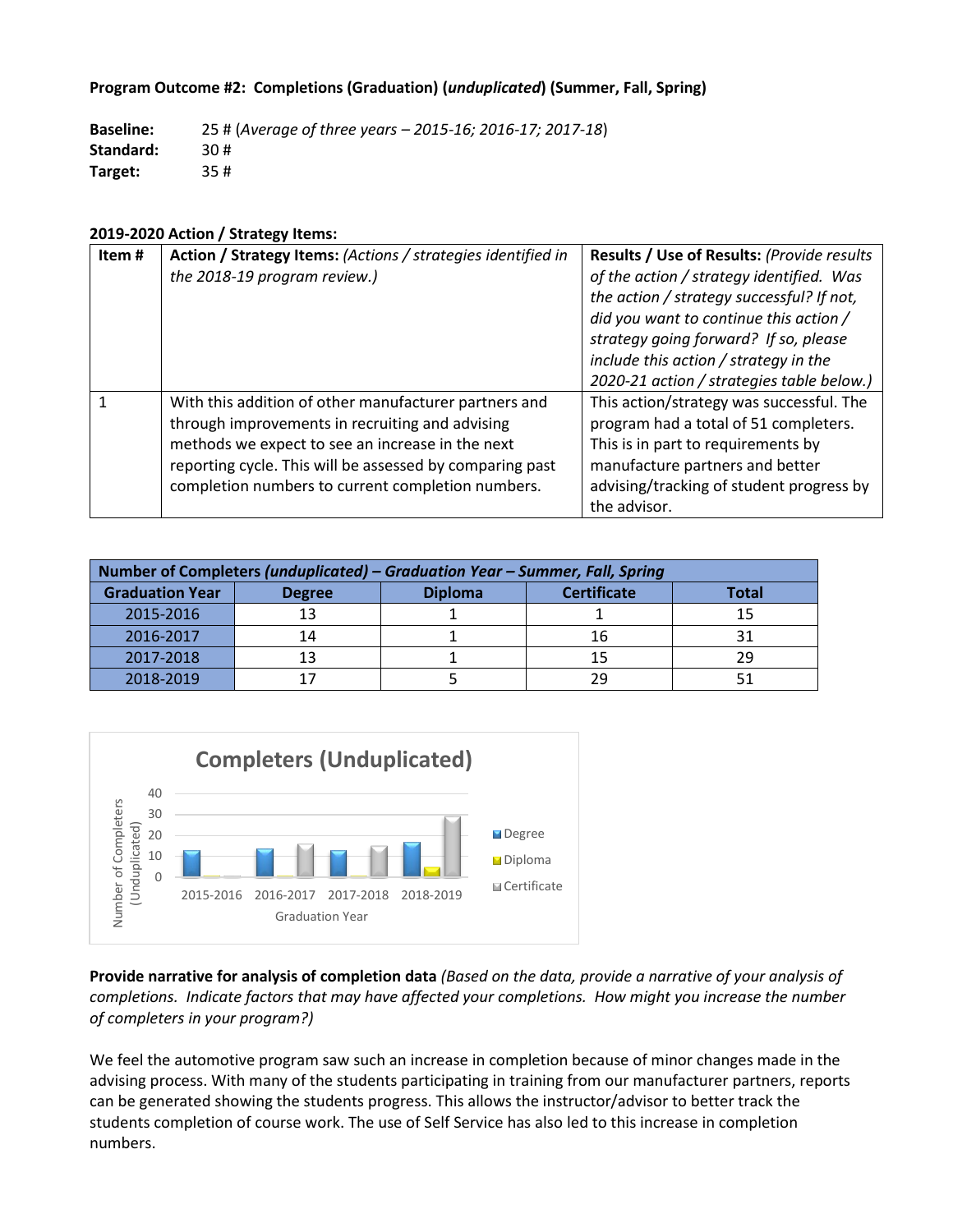**Provide narrative for analysis of completion standard/target** *(As a result of the data analysis, indicate changes to the standard or target. Did you meet your standard/target? If you met your standard/target, what percentage would you like to increase your standard/target?)*

Based on the increase in completion numbers, we would like to set the new standard to 40 and the new target to 45.

## **2020-2021 Action / Strategy Items:**

| Item | Action / Strategy Items (Identify action<br>items as a result of your program<br>outcome assessment.)                                                                                                       | Target Date (Identify<br>your projected target<br>date for completion<br>of action items.) | <b>Assessment of Action Items (State the</b><br>method of assessment; how you plan to<br>evaluate/assess the results of the<br>action items.) |
|------|-------------------------------------------------------------------------------------------------------------------------------------------------------------------------------------------------------------|--------------------------------------------------------------------------------------------|-----------------------------------------------------------------------------------------------------------------------------------------------|
|      | Advisors will continue to become more<br>efficient with the use of Self Service to<br>advise and track student progress. This<br>should also allow the advisor to keep<br>the student on track to graduate. | <b>Fall 2021</b>                                                                           | We expect to see an increase in<br>completion rates for students in the<br>automotive programs.                                               |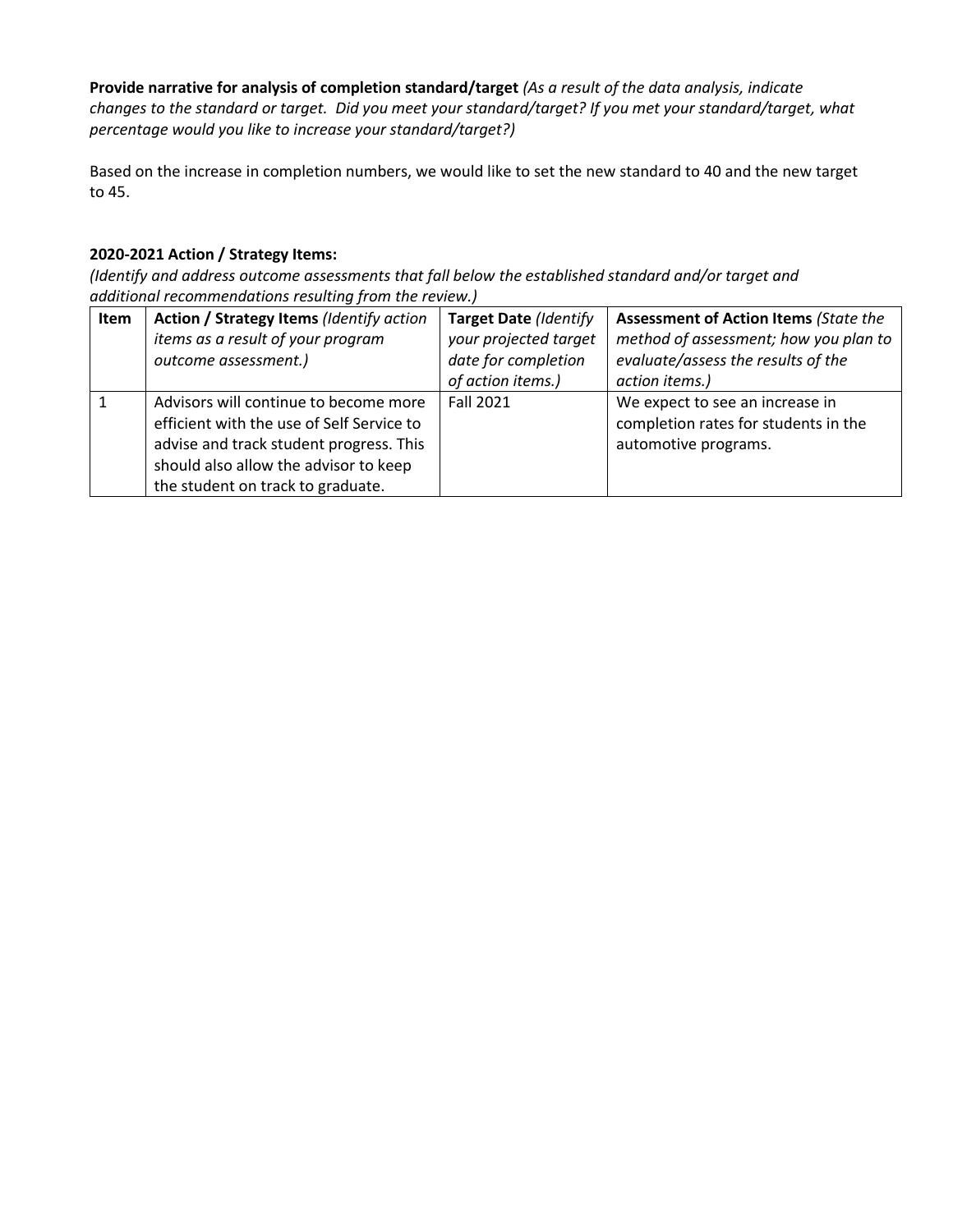#### **Program Outcome #3: Job Placement / Employment**

| <b>Baseline:</b> | 37 % (Average of three years - 2015-16; 2016-17; 2017-18 employed/more education) |
|------------------|-----------------------------------------------------------------------------------|
| Standard:        | 40 %                                                                              |
| Target:          | 45 %                                                                              |

#### **2019-2020 Action / Strategy Items:**

| Item# | Action / Strategy Items: (Actions / strategies identified in<br>the 2018-19 program review.)                                                                                                                                                                                                                                                                                     | Results / Use of Results: (Provide results<br>of the action / strategy identified. Was<br>the action / strategy successful? If not,<br>did you want to continue this action /<br>strategy going forward? If so, please<br>include this action / strategy in the<br>2020-21 action / strategies table below.) |
|-------|----------------------------------------------------------------------------------------------------------------------------------------------------------------------------------------------------------------------------------------------------------------------------------------------------------------------------------------------------------------------------------|--------------------------------------------------------------------------------------------------------------------------------------------------------------------------------------------------------------------------------------------------------------------------------------------------------------|
|       | With the GM-ASEP currently requiring job placement as<br>part of the program and perhaps having MM-ATEP<br>require students to complete work based learning and<br>maintain employment, higher job placement percentages<br>would be expected. This would be assessed by looking for<br>an increase in automotive students placed in careers<br>related to their field of study. | No curriculum changes were made<br>during this cycle to require MM ATEP<br>students to complete work based<br>learning and maintain employment.<br>These changes are planned for the<br>upcoming academic year. This action<br>item will be carried over to the next<br>reporting cycle.                     |

| <b>Employment Demand</b> |                  |                             |                                                               |                                                                                                                                                                    |                |                       |  |
|--------------------------|------------------|-----------------------------|---------------------------------------------------------------|--------------------------------------------------------------------------------------------------------------------------------------------------------------------|----------------|-----------------------|--|
| Year                     | <b>Graduates</b> | # Employed<br>(within 1 Yr) | # Seeking<br><b>More</b><br><b>Education</b><br>(within 1 Yr) | % Employed &<br><b>Seeking More</b><br><b>Education</b><br>( $add$ #<br>employed and<br># seeking<br>more<br>education and<br>divide by # of<br><i>graduates</i> ) | <b>Unknown</b> | <b>Other/Comments</b> |  |
| 2015-16                  | 15               | Unknown                     | 3                                                             | 20%                                                                                                                                                                |                |                       |  |
| 2016-17                  | 31               | Unknown                     | 13                                                            | 42%                                                                                                                                                                |                |                       |  |
| 2017-18                  | 29               | Unknown                     | 14                                                            | 48%                                                                                                                                                                |                |                       |  |
| 2018-19                  | 51               | Unknown                     | 27                                                            | 53%                                                                                                                                                                |                |                       |  |

**Provide narrative for analysis of job placement/employment data** *(Based on the data, provide a narrative of your analysis of job placement / employment. Indicate factors that may have affected job placement / employment. How can your program promote higher employment of students in the field?)*

If the programs implemented a required work based learning course and students had to maintain employment, job placement rates would increase. Based on studies, there are jobs available in the area for automotive technicians.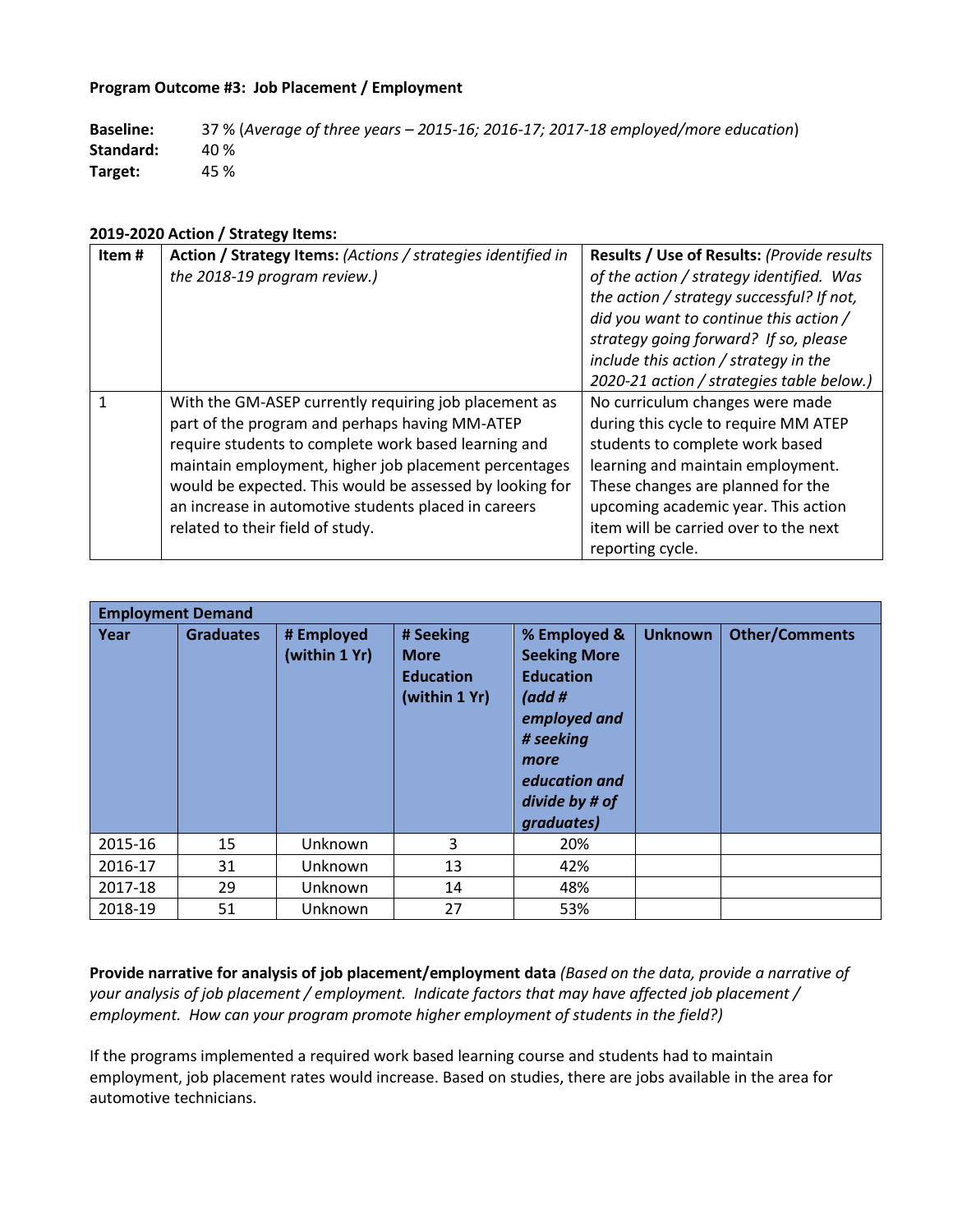**Provide narrative for analysis of job placement/employment standard/target** *(As a result of the data analysis, indicate changes to the standard or target. Did you meet your standard/target? If you met your standard/target, what percentage would you like to increase your standard/target?)*

We would like to keep the standard and target the same until curriculum changes are complete (WBL requirement)

### **2020-2021 Action / Strategy Items:**

| Item | Action / Strategy Items (Identify action<br>items as a result of your program<br>outcome assessment.)                                                                                                                                                                                                                                                                                     | <b>Target Date (Identify</b><br>your projected target<br>date for completion | <b>Assessment of Action Items (State the</b><br>method of assessment; how you plan to<br>evaluate/assess the results of the                                      |
|------|-------------------------------------------------------------------------------------------------------------------------------------------------------------------------------------------------------------------------------------------------------------------------------------------------------------------------------------------------------------------------------------------|------------------------------------------------------------------------------|------------------------------------------------------------------------------------------------------------------------------------------------------------------|
|      |                                                                                                                                                                                                                                                                                                                                                                                           | of action items.)                                                            | action items.)                                                                                                                                                   |
|      | With the GM-ASEP currently requiring<br>job placement as part of the program<br>and perhaps having MM-ATEP require<br>students to complete work based<br>learning and maintain employment,<br>higher job placement percentages<br>would be expected. This would be<br>assessed by looking for an increase in<br>automotive students placed in careers<br>related to their field of study. | <b>Fall 2021</b>                                                             | By requiring all students in the GM<br>ASEP and MM ATEP programs to<br>complete WBL and maintain<br>employment, job placement rates<br>would go up considerably. |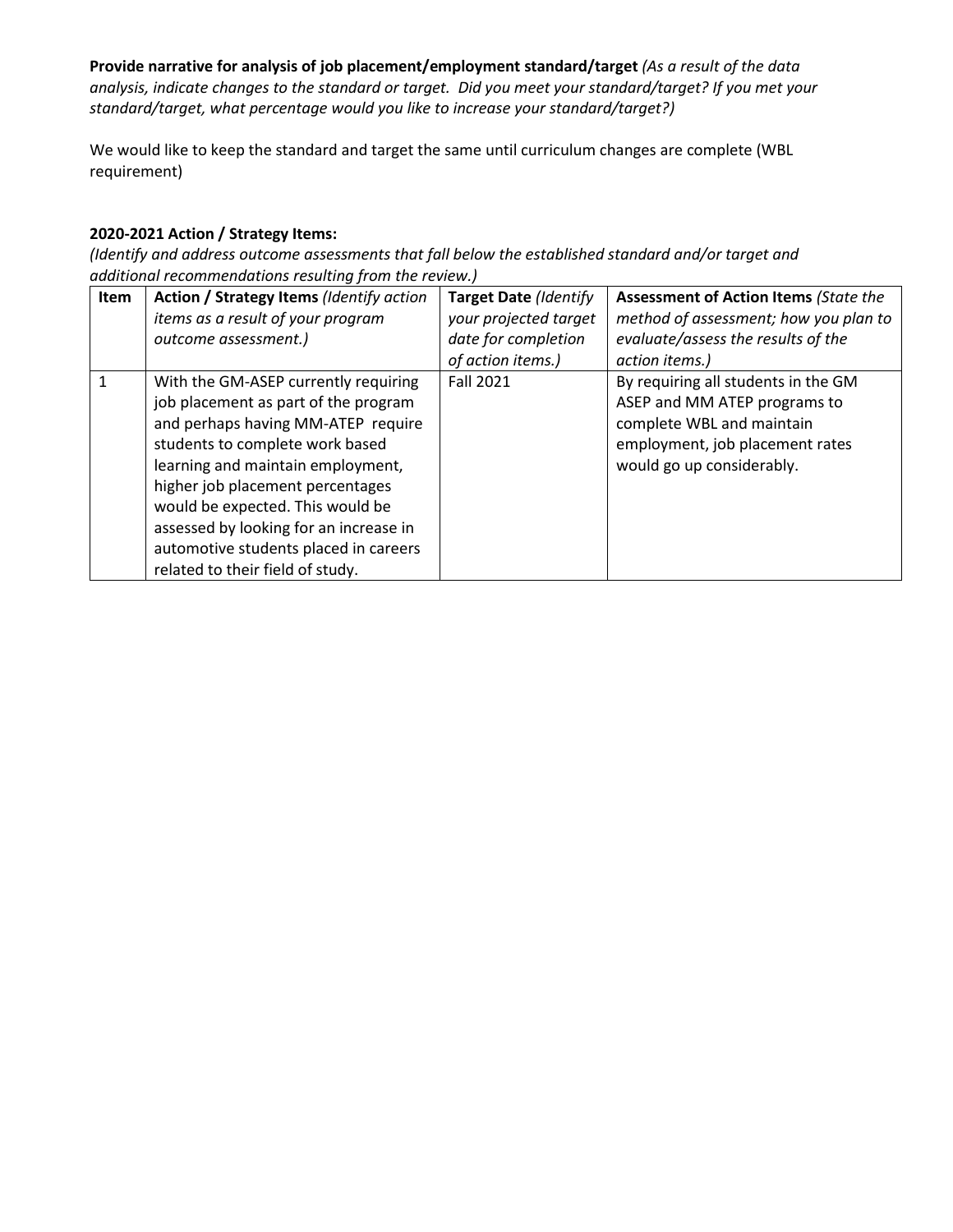#### **Program Outcome #4: Licensure and Certification Passing Rates (if applicable) Not applicable**

**Baseline:** \_\_\_\_ % (*Average of three years – identify last three licensure years*) **Standard:** \_\_\_\_ % **Target:** \_\_\_\_ %

#### **2019-2020 Action / Strategy Items:**

| Item# | Action / Strategy Items: (Actions / strategies identified in | Results / Use of Results: (Provide results                                                                                                                            |
|-------|--------------------------------------------------------------|-----------------------------------------------------------------------------------------------------------------------------------------------------------------------|
|       | the 2018-19 program review.)                                 | of the action / strategy identified. Was<br>the action / strategy successful? If not,                                                                                 |
|       |                                                              | did you want to continue this action /<br>strategy going forward? If so, please<br>include this action / strategy in the<br>2020-21 action / strategies table below.) |
|       | Not applicable.                                              |                                                                                                                                                                       |

#### **Licensure / Certification Exam – Title**

| <b>NCCCS Report</b> | <b>Exam Year</b> | # Tested | # Passed | % Passing | <b>Index Score</b> |
|---------------------|------------------|----------|----------|-----------|--------------------|
| 2016                | 2014-15          |          |          |           |                    |
| 2017                | 2015-16          |          |          |           |                    |
| 2018                | 2016-17          |          |          |           |                    |
| 2019                | 2017-18          |          |          |           |                    |

**Provide narrative for analysis of licensure / certification passing rates data** *(Based on the data, provide a narrative of your analysis of licensure / certification. Are you satisfied with your program licensure rates? State any changes you plan to address for licensure/certification passing rates.)*

Not applicable.

**Provide narrative for analysis of licensure / certification passing rates standard/target** *(As a result of the data analysis, indicate changes to the standard or target. Did you meet your standard/target? If you met your standard/target, what percentage would you like to increase your standard/target?)*

Not applicable.

#### **2020-2021 Action / Strategy Items:**

| <b>Item</b> | <b>Action / Strategy Items (Identify</b>                         | Target Date (Identify                                             | <b>Assessment of Action Items (State the</b>                                                  |
|-------------|------------------------------------------------------------------|-------------------------------------------------------------------|-----------------------------------------------------------------------------------------------|
|             | action items as a result of your<br>program outcome assessment.) | your projected target<br>date for completion<br>of action items.) | method of assessment; how you plan to<br>evaluate/assess the results of the<br>action items.) |
|             | Not applicable.                                                  |                                                                   |                                                                                               |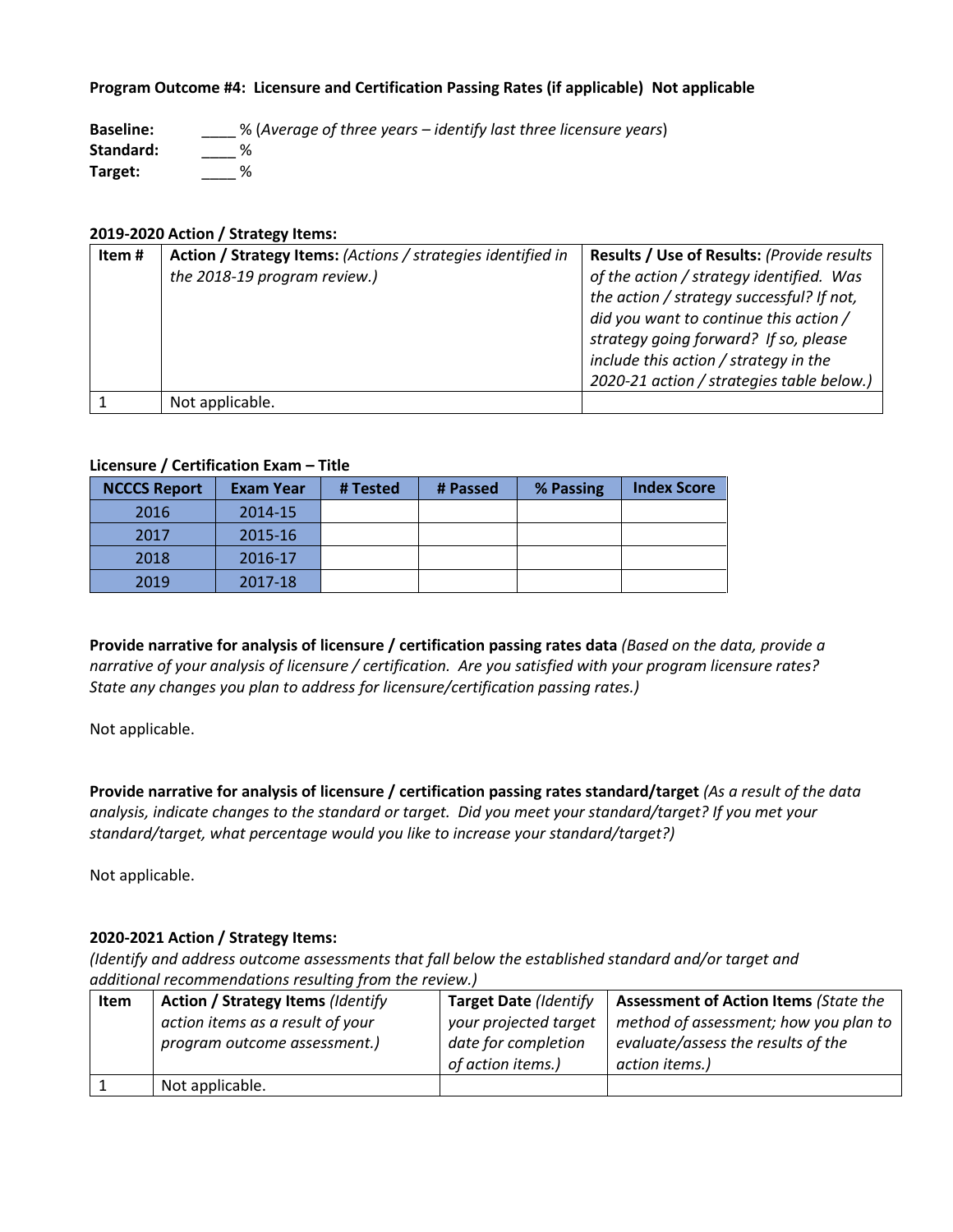#### **Program Outcome #5: Third-Party Credentials (if applicable)**

**Baseline:** 100 % (*Average of three years – 2015-16; 2016-17; 2017-18*) **Standard:** 100 % **Target:** 100 %

#### **2019-2020 Action / Strategy Items:**

| Item# | Action / Strategy Items: (Actions / strategies identified in | Results / Use of Results: (Provide results |
|-------|--------------------------------------------------------------|--------------------------------------------|
|       | the 2018-19 program review.)                                 | of the action / strategy identified. Was   |
|       |                                                              | the action / strategy successful? If not,  |
|       |                                                              | did you want to continue this action /     |
|       |                                                              | strategy going forward? If so, please      |
|       |                                                              | include this action / strategy in the      |
|       |                                                              | 2020-21 action / strategies table below.)  |
|       | Track number of third-party credentials acquired within      | This strategy item was successful. All     |
|       | each of the courses.                                         | students enrolled in the automotive        |
|       |                                                              | programs are given the chance to obtain    |
|       |                                                              | numerous third party certifications.       |
|       |                                                              | These certifications are embedded into     |
|       |                                                              | the GM ASEP and MM ATEP curriculum.        |

#### **Third-Party Credentials**

| <b>Academic Year</b><br><b>Fall, Spring, Summer</b> | <b>Credentials for Program of Study</b>                                                                                                                                                                              | # Tested<br>(duplicated) | # Passed |
|-----------------------------------------------------|----------------------------------------------------------------------------------------------------------------------------------------------------------------------------------------------------------------------|--------------------------|----------|
| 2015-2016                                           | There are multiple certifications embedded within the automotive courses. Students<br>cannot proceed until prerequisites and core competencies are met. Refer to the<br>detailed chart placed in the program review. |                          |          |
| 2016-2017                                           |                                                                                                                                                                                                                      |                          |          |
| 2017-2018                                           |                                                                                                                                                                                                                      |                          |          |
| 2018-2019                                           |                                                                                                                                                                                                                      |                          |          |

**Provide narrative for analysis of third-party credentials data** *(Based on the data, provide a narrative of your analysis of third-party credentials. Are there other industry-recognized credentials that need to be addressed for the program of study? What are other means to promote program third-party credentials.)*

Every year, our manufacture partners that offer these third party certifications, change or update the material. For example, Snap on Tools updates/changes the operation of various equipment each year. The curriculum and certification also changes. This ensures the student is trained on the most up to date equipment and receives the most current certification.

**Provide narrative for analysis of third-party credentials standard/target** *(As a result of the data analysis, indicate changes to the standard or target. Did you meet your standard/target? If you met your standard/target, what percentage would you like to increase your standard/target?)*

Yes. The target was meet. The current standard and target are already at 100 percent.

#### **2020-2021 Action / Strategy Items:**

| Item | <b>Action / Strategy Items (Identify</b> | Target Date (Identify | Assessment of Action Items (State the        |
|------|------------------------------------------|-----------------------|----------------------------------------------|
|      | action items as a result of your         | your projected target | $\mid$ method of assessment; how you plan to |
|      | program outcome assessment.)             |                       |                                              |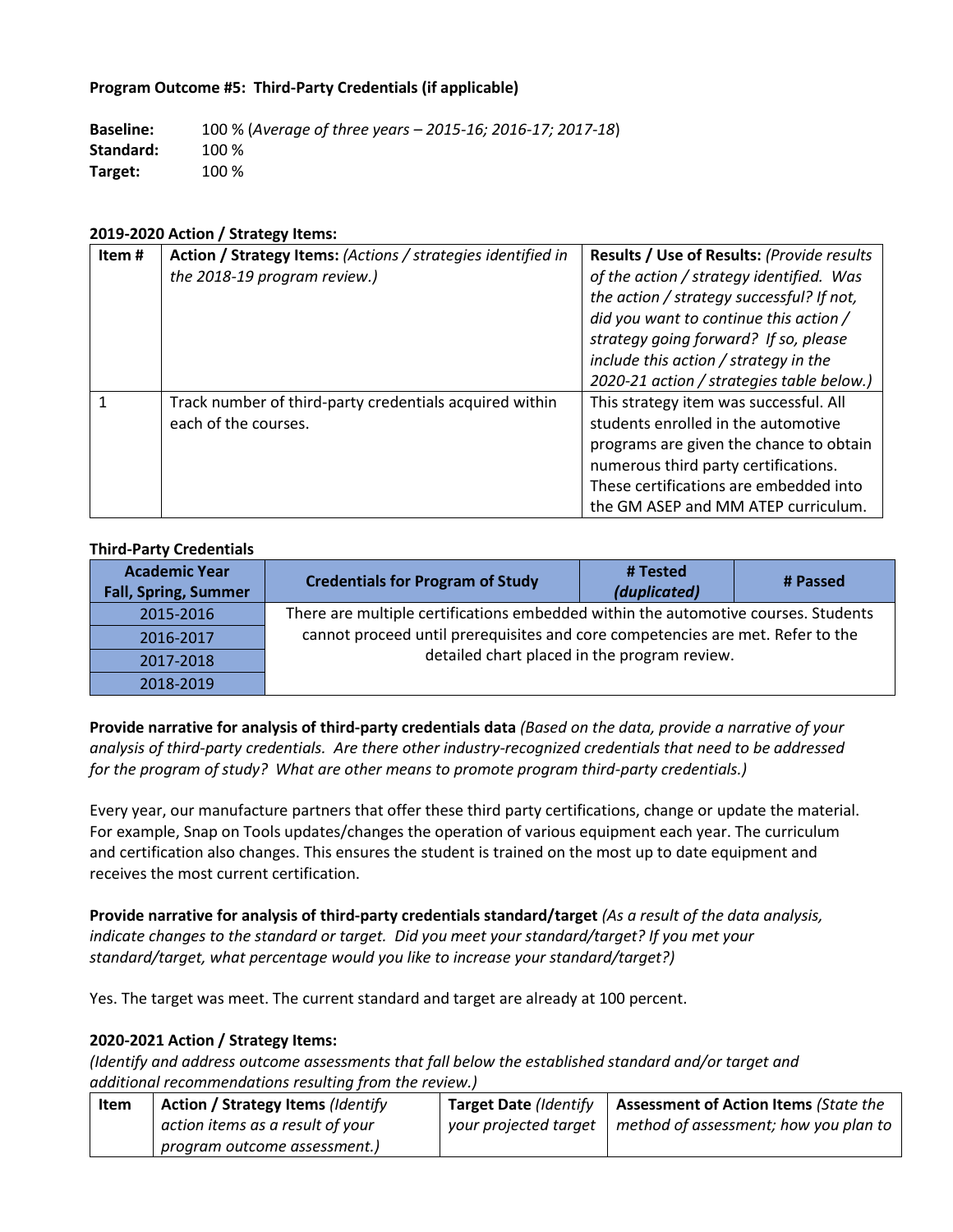|                                                                                    | date for completion<br>of action items.) | evaluate/assess the results of the<br>action items.)                                                                                                                                 |
|------------------------------------------------------------------------------------|------------------------------------------|--------------------------------------------------------------------------------------------------------------------------------------------------------------------------------------|
| Track number of third-party<br>credentials acquired within each of<br>the courses. | <b>Fall 2021</b>                         | With all students enrolled in the<br>automotive programs given the chance<br>to obtain these third party<br>certifications, it is expected the success<br>rate stays at 100 percent. |